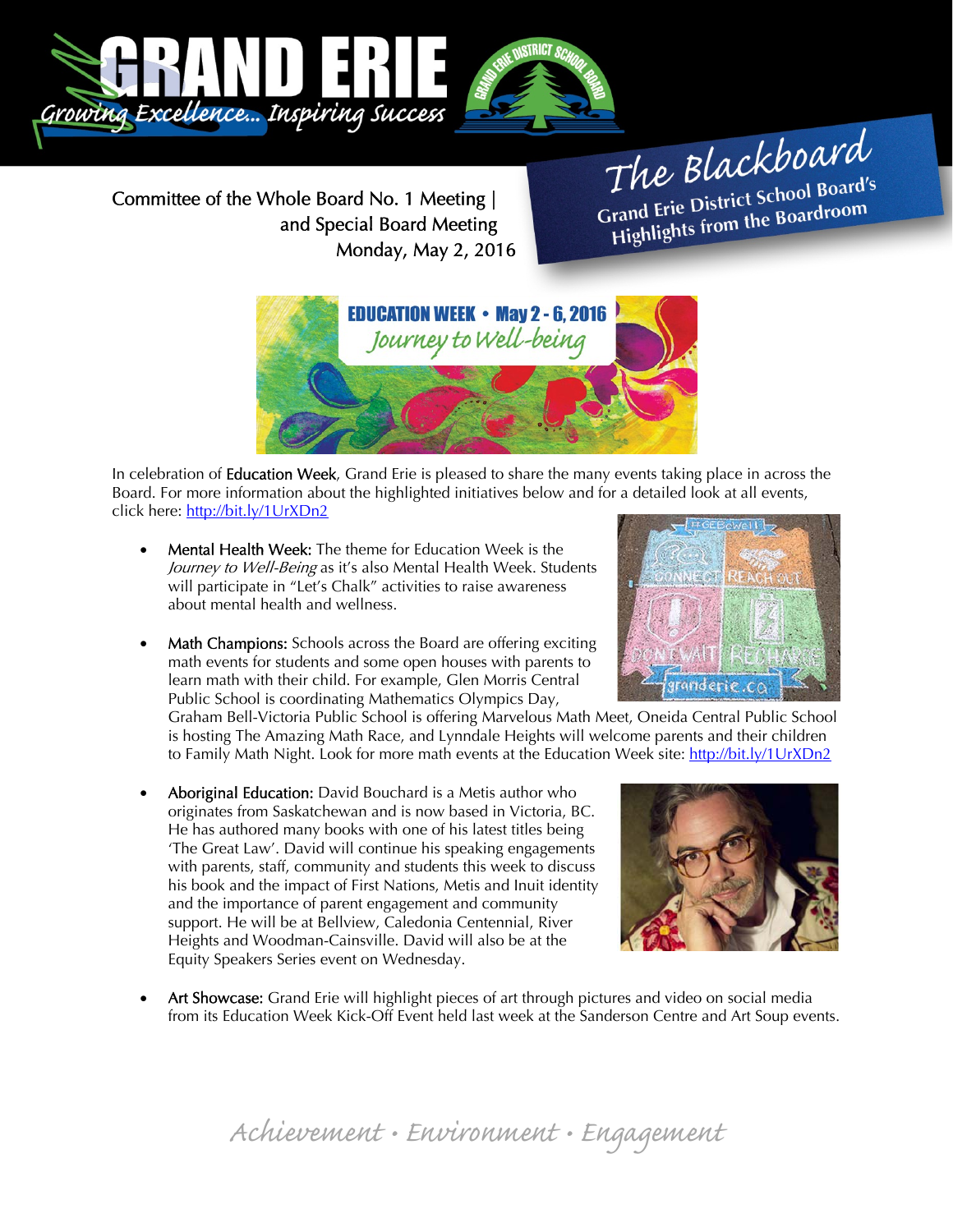Ontario Technological Skills Competition: Twelve Grand Erie secondary schools are being represented at this year's Ontario Technological Skills Competition for secondary students from Monday, May 2 to Wednesday, May 4, 2016 at RIM Park in Waterloo.

Over the three days, students will be competing in a variety of contest categories including carpentry, culinary arts, graphic design and more at

Canada's largest skilled trades competition. In conjunction with the competition, female students from Grades 7-12 in Grand Erie will also be attending the Young Women's Conference at Bingemans in Kitchener on Monday and Tuesday. There, students will meet and network with tradeswomen from across the province and test their skills in a fun, hands-on activity.

## Director of Education Continues School Visits

- McKinnon Park Secondary School: Director Brenda Blancher had a guided tour of the facility from Principal Dave MacDonald including a visit to the greenhouse where students were actively preparing for a spring sale.
- Grand Erie Learning Alternatives (GELA): Principal Scott Johnson showed the Director around GELA on Rawdon Street in Brantford. She enjoyed her conversations with staff and students, including one from a student who shared his nature photography and students from the Cosmetology lab who shared a new trend in nail art with the Director.



**ls**Compétences 1ada **Untario** 

 Sprucedale: Representatives from Fanshawe College and the Ministry of Child and Youth Services were in attendance during the Director's visit to recognize the end of a trades component that several students had been participating in.

**Budget Review Meeting:** The first of a series of Budget Meetings will be held in the boardroom starting on Wednesday, May 4, 2016 at 6:-8:30 p.m. at the Education Centre.

## ADDITIONAL ITEMS

The following Bylaws were recommended for approval:

- BL3 Annual Organizational Meeting: http://bit.ly/1SGOwxl
- BL5 Board and Committee of the Whole Board Meetings Rules of Procedure: http://bit.ly/1X5aaxv
- BL15 Trustee Expenses: http://bit.ly/1kmTDFl

The following Procedures will be shared to all appropriate stakeholders for comment to be received by October 7, 2016:

- FT5 Pupil Accommodation Reviews: http://bit.ly/1TqWoQ7
- F101 Hospitality and Food Expenses: http://bit.ly/1W2BhcP
- FT116 Building Security and Access: http://bit.ly/1SIZWgP
- P102 Business Procedures for Experiential Learning Program: http://bit.ly/1Y3uRYZ

The following were received as information:

• SO24 Copyright – Fair Dealing Guideline: http://bit.ly/26LL9LP

Truth and Reconciliation Commission Statements: The Grand Erie District School Board directed Senior Administration to develop a policy around the TRC Statements and to bring back to the Committee of the Whole No. 1 meeting in June 2016. To view the original report, click here: http://bit.ly/1W3ZJv8

Achievement • Environment • Engagement